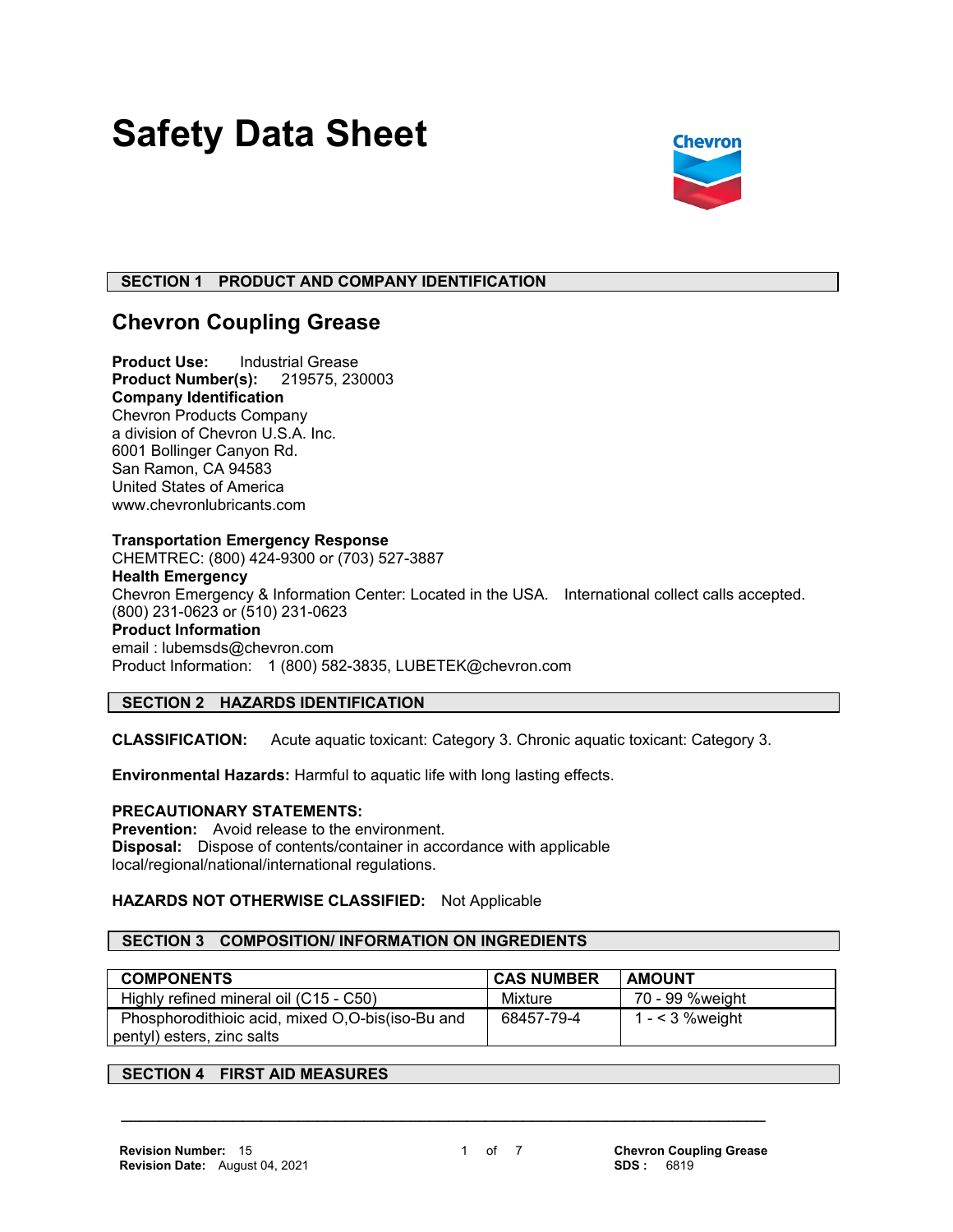#### **Description of first aid measures**

**Eye:** No specific first aid measures are required. As a precaution, remove contact lenses, if worn, and flush eyes with water.

**Skin:** No specific first aid measures are required. As a precaution, remove clothing and shoes if contaminated. To remove the material from skin, use soap and water. Discard contaminated clothing and shoes or thoroughly clean before reuse.

**Ingestion:** No specific first aid measures are required. Do not induce vomiting. As a precaution, get medical advice.

**Inhalation:** No specific first aid measures are required. If exposed to excessive levels of material in the air, move the exposed person to fresh air. Get medical attention if coughing or respiratory discomfort occurs.

#### **Most important symptoms and effects, both acute and delayed IMMEDIATE HEALTH EFFECTS**

**Eye:** Not expected to cause prolonged or significant eye irritation.

**Skin:** High-Pressure Equipment Information: Accidental high-velocity injection under the skin of materials of this type may result in serious injury. Seek medical attention at once should an accident like this occur. The initial wound at the injection site may not appear to be serious at first; but, if left untreated, could result in disfigurement or amputation of the affected part.

 Contact with the skin is not expected to cause prolonged or significant irritation. Contact with the skin is not expected to cause an allergic skin response. Not expected to be harmful to internal organs if absorbed through the skin.

**Ingestion:** Not expected to be harmful if swallowed.

**Inhalation:** Not expected to be harmful if inhaled. Contains a petroleum-based mineral oil. May cause respiratory irritation or other pulmonary effects following prolonged or repeated inhalation of oil mist at airborne levels above the recommended mineral oil mist exposure limit. Symptoms of respiratory irritation may include coughing and difficulty breathing.

# **DELAYED OR OTHER HEALTH EFFECTS:** Not classified

#### **Indication of any immediate medical attention and special treatment needed**

**Note to Physicians:** In an accident involving high-pressure equipment, this product may be injected under the skin. Such an accident may result in a small, sometimes bloodless, puncture wound. However, because of its driving force, material injected into a fingertip can be deposited into the palm of the hand. Within 24 hours, there is usually a great deal of swelling, discoloration, and intense throbbing pain. Immediate treatment at a surgical emergency center is recommended.

#### **SECTION 5 FIRE FIGHTING MEASURES**

**EXTINGUISHING MEDIA:** Use water fog, foam, dry chemical or carbon dioxide (CO2) to extinguish flames.

#### **PROTECTION OF FIRE FIGHTERS:**

**Fire Fighting Instructions:** This material will burn although it is not easily ignited. See Section 7 for proper handling and storage. For fires involving this material, do not enter any enclosed or confined fire space without proper protective equipment, including self-contained breathing apparatus. **Combustion Products:** Highly dependent on combustion conditions. A complex mixture of airborne solids, liquids, and gases including carbon monoxide, carbon dioxide, and unidentified organic compounds will be evolved when this material undergoes combustion. Combustion may form oxides of: Phosphorus, Sulfur, Zinc, Lithium.

#### **SECTION 6 ACCIDENTAL RELEASE MEASURES**

**Protective Measures:** Eliminate all sources of ignition in vicinity of spilled material.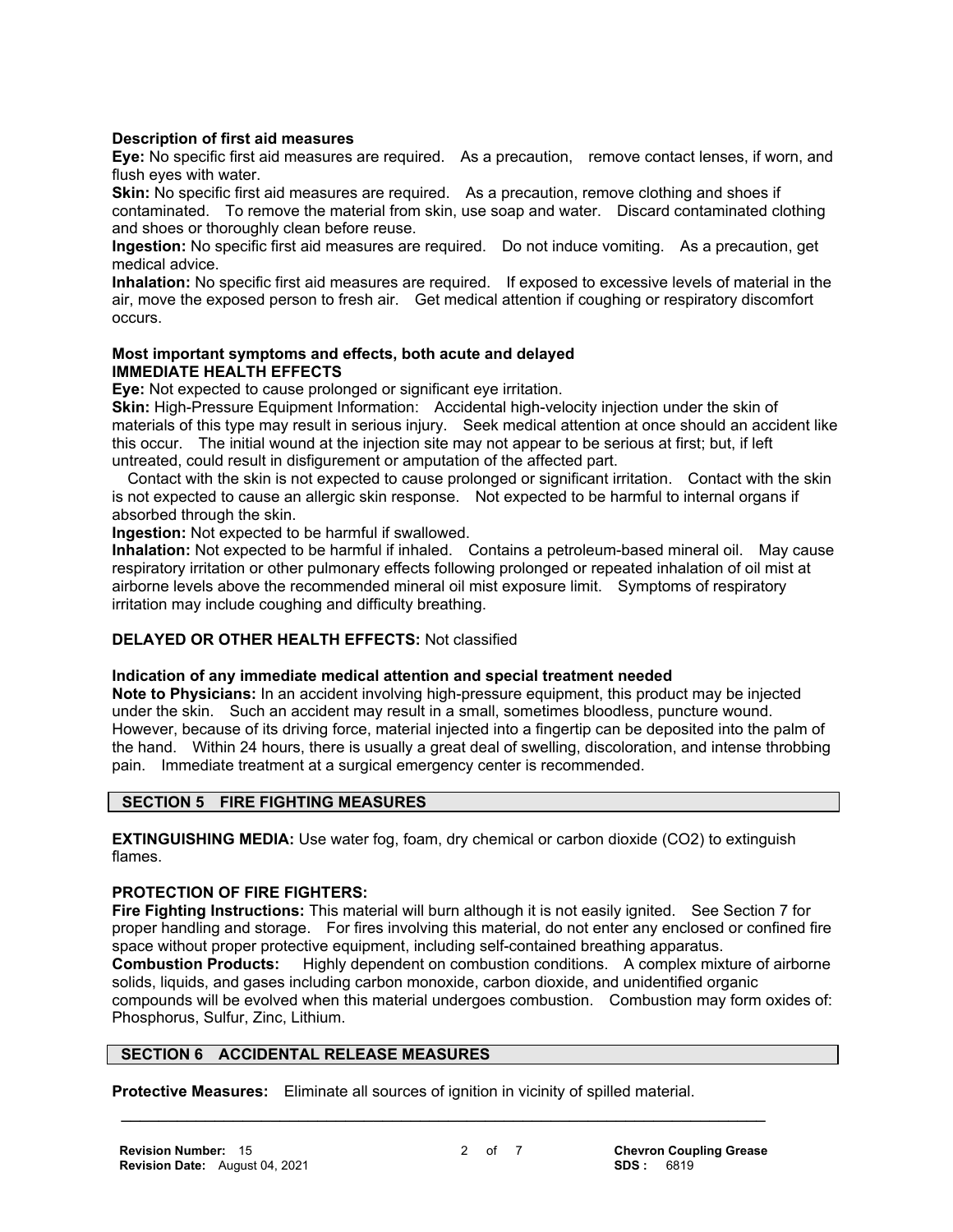**Spill Management:** Clean up spills immediately, observing precautions in Exposure Controls/Personal Protection section. Stop the source of the release if you can do it without risk. Contain release to prevent further contamination of soil, surface water or groundwater. Clean up spill as soon as possible, observing precautions in Exposure Controls/Personal Protection. Use appropriate techniques such as applying non-combustible absorbent materials or pumping. Where feasible and appropriate, remove contaminated soil. Place contaminated materials in disposable containers and dispose of in a manner consistent with applicable regulations.

**Reporting:** Report spills to local authorities and/or the U.S. Coast Guard's National Response Center at (800) 424-8802 as appropriate or required.

# **SECTION 7 HANDLING AND STORAGE**

**General Handling Information:** Avoid contaminating soil or releasing this material into sewage and drainage systems and bodies of water.

**Precautionary Measures:** Keep out of the reach of children.

**Static Hazard:** Electrostatic charge may accumulate and create a hazardous condition when handling this material. To minimize this hazard, bonding and grounding may be necessary but may not, by themselves, be sufficient. Review all operations which have the potential of generating and accumulating an electrostatic charge and/or a flammable atmosphere (including tank and container filling, splash filling, tank cleaning, sampling, gauging, switch loading, filtering, mixing, agitation, and vacuum truck operations) and use appropriate mitigating procedures.

**Container Warnings:** Container is not designed to contain pressure. Do not use pressure to empty container or it may rupture with explosive force. Empty containers retain product residue (solid, liquid, and/or vapor) and can be dangerous. Do not pressurize, cut, weld, braze, solder, drill, grind, or expose such containers to heat, flame, sparks, static electricity, or other sources of ignition. They may explode and cause injury or death. Empty containers should be completely drained, properly closed, and promptly returned to a drum reconditioner or disposed of properly.

#### **SECTION 8 EXPOSURE CONTROLS/PERSONAL PROTECTION**

#### **GENERAL CONSIDERATIONS:**

Consider the potential hazards of this material (see Section 2), applicable exposure limits, job activities, and other substances in the work place when designing engineering controls and selecting personal protective equipment. If engineering controls or work practices are not adequate to prevent exposure to harmful levels of this material, the personal protective equipment listed below is recommended. The user should read and understand all instructions and limitations supplied with the equipment since protection is usually provided for a limited time or under certain circumstances.

# **ENGINEERING CONTROLS:**

Use in a well-ventilated area.

#### **PERSONAL PROTECTIVE EQUIPMENT**

**Eye/Face Protection:** No special eye protection is normally required. Where splashing is possible, wear safety glasses with side shields as a good safety practice.

**Skin Protection:** No special protective clothing is normally required. Where splashing is possible, select protective clothing depending on operations conducted, physical requirements and other substances in the workplace. Suggested materials for protective gloves include: Neoprene, Nitrile Rubber, Silver Shield, Viton.

**Respiratory Protection:** No respiratory protection is normally required.

If user operations generate an oil mist, determine if airborne concentrations are below the occupational exposure limit for mineral oil mist. If not, wear an approved respirator that provides adequate protection from the measured concentrations of this material. For air-purifying respirators use a particulate cartridge.

Use a positive pressure air-supplying respirator in circumstances where air-purifying respirators may not provide adequate protection.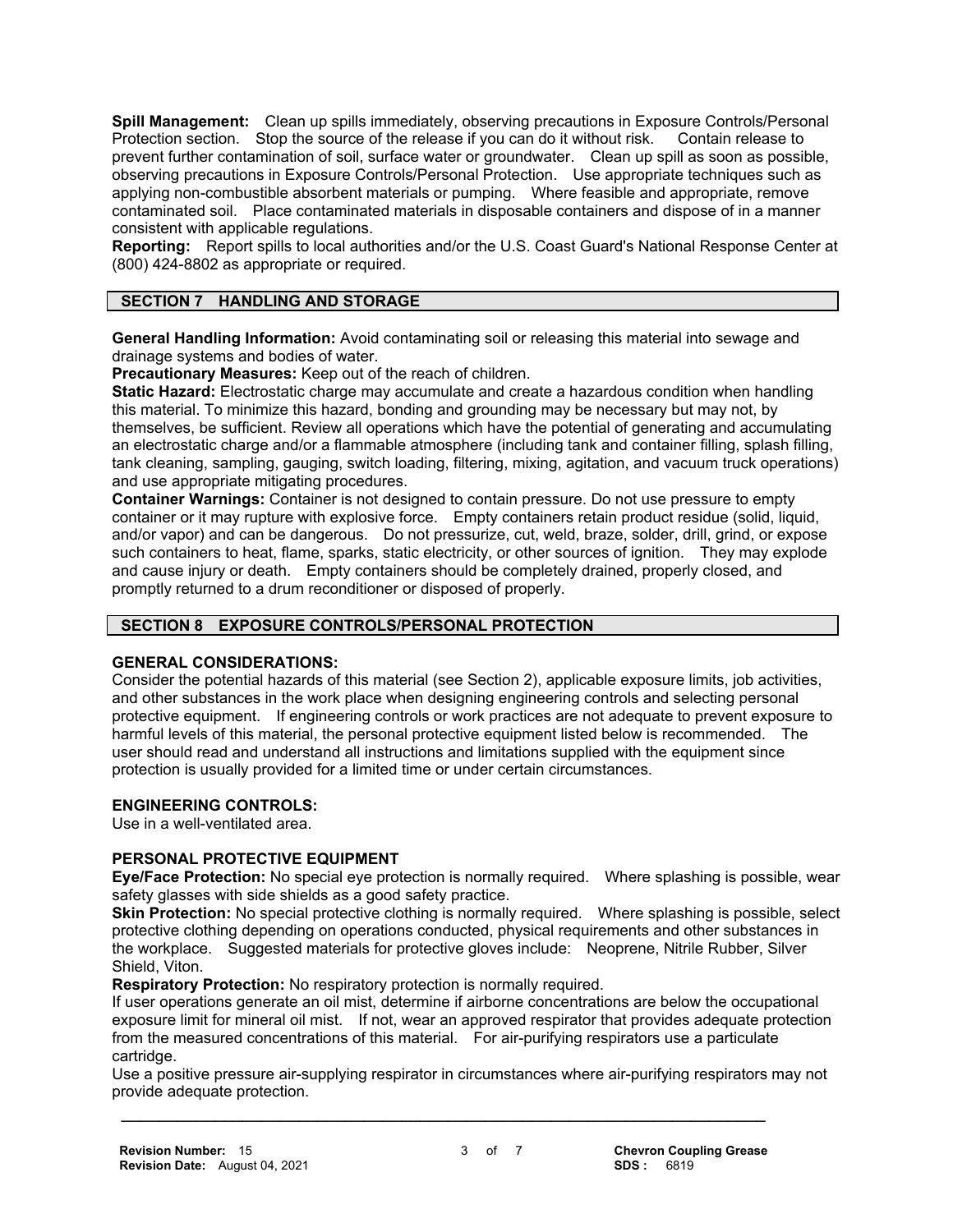#### **Occupational Exposure Limits:**

| <b>Component</b>                            | Agency       | Form  | <b>TWA</b>       | <b>STEL</b>       | Ceilina | <b>Notation</b> |
|---------------------------------------------|--------------|-------|------------------|-------------------|---------|-----------------|
| Highly refined mineral oil<br>$(C15 - C50)$ | <b>ACGIH</b> | $- -$ | $5 \text{ mg/m}$ | $10 \text{ mg/m}$ | --      | $- -$           |
| Highly refined mineral oil<br>$(C15 - C50)$ | OSHA Z-1     | $-$   | $5 \text{ mg/m}$ | $- -$             | --      | $- -$           |

Consult local authorities for appropriate values.

#### **SECTION 9 PHYSICAL AND CHEMICAL PROPERTIES**

#### **Attention: the data below are typical values and do not constitute a specification.**

**Color:** Dark brown **Physical State:** Semi-solid **Odor:** Petroleum odor **Odor Threshold:** No data available **pH:** Not Applicable **Vapor Pressure:** No data available **Vapor Density (Air = 1):** No data available **Initial Boiling Point:** No data available **Solubility:** Soluble in hydrocarbons; insoluble in water **Freezing Point:** No data available **Melting Point:** 165°C (329°F) (Minimum) **Density:** 0.92 g/ml @ 15°C (59°F) (Typical) **Viscosity:** 612 mm2/s @ 40°C (104°F) (Minimum) **Coefficient of Therm. Expansion / °F:** No data available **Evaporation Rate:** No data available **Decomposition temperature:** No data available **Octanol/Water Partition Coefficient:** No data available

# **FLAMMABLE PROPERTIES:**

**Flammability (solid, gas):** No Data Available

**Flashpoint:** (Cleveland Open Cup) 204 °C (399 °F) (Minimum) **Autoignition:** No data available **Flammability (Explosive) Limits (% by volume in air):** Lower: Not Applicable Upper: Not Applicable

#### **SECTION 10 STABILITY AND REACTIVITY**

**Reactivity:** May react with strong acids or strong oxidizing agents, such as chlorates, nitrates, peroxides, etc.

**Chemical Stability:** This material is considered stable under normal ambient and anticipated storage and handling conditions of temperature and pressure.

**Incompatibility With Other Materials: Not applicable** 

**Hazardous Decomposition Products:** Hydrogen Sulfide (Elevated temperatures), Alkyl Mercaptans (Elevated temperatures)

**Hazardous Polymerization:** Hazardous polymerization will not occur.

# **SECTION 11 TOXICOLOGICAL INFORMATION**

#### **Information on toxicological effects**

**Serious Eye Damage/Irritation:** The eye irritation hazard is based on evaluation of data for similar materials.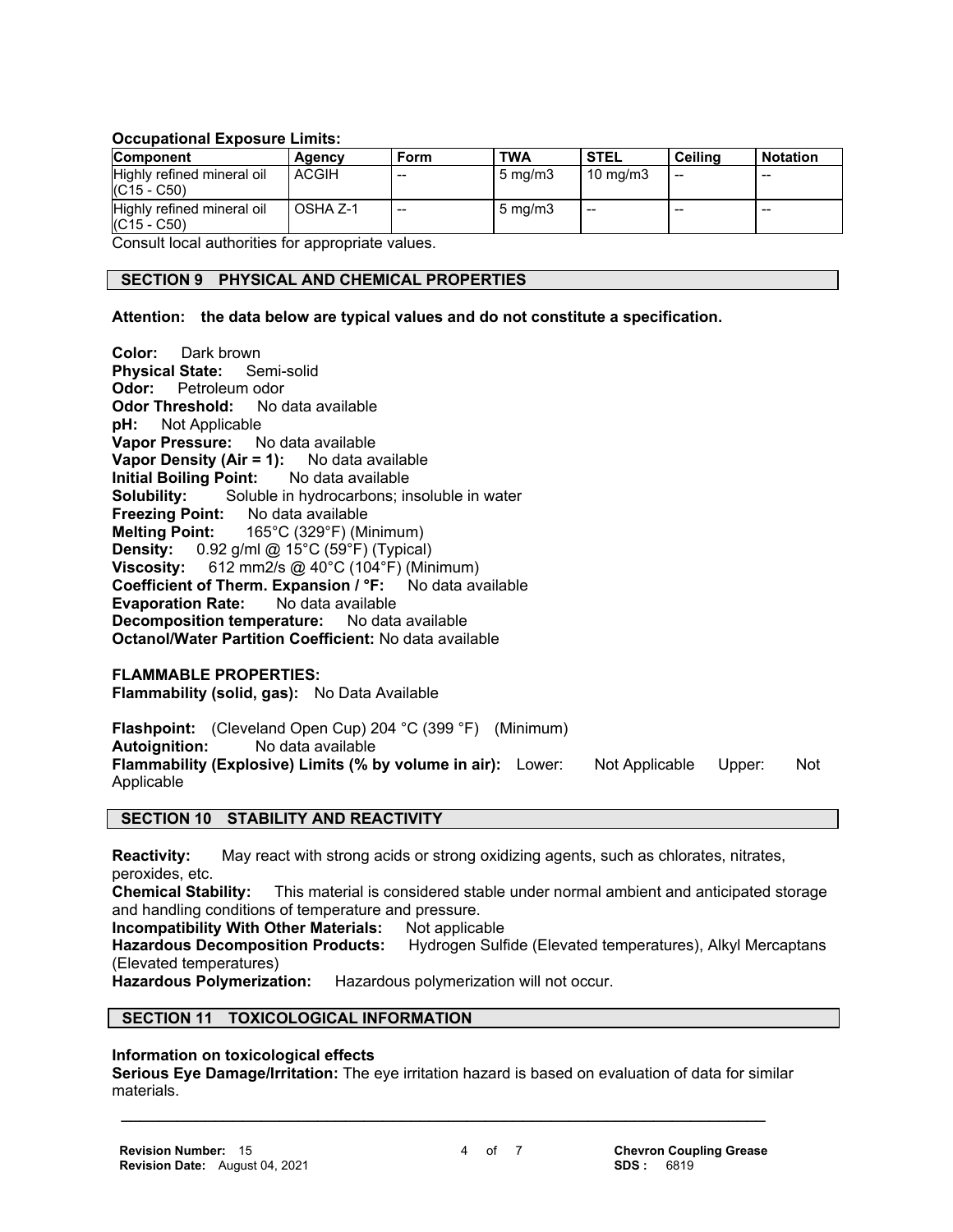**Skin Corrosion/Irritation:** The skin irritation hazard is based on evaluation of data for similar materials.

**Skin Sensitization:** The skin sensitization hazard is based on evaluation of data for similar materials.

**Acute Dermal Toxicity:** The acute dermal toxicity hazard is based on evaluation of data for similar materials.

**Acute Oral Toxicity:** The acute oral toxicity hazard is based on evaluation of data for similar materials.

**Acute Inhalation Toxicity:** The acute inhalation toxicity hazard is based on evaluation of data for similar materials.

**Acute Toxicity Estimate:** Not Determined

**Germ Cell Mutagenicity:** The hazard evaluation is based on data for components or a similar material.

**Carcinogenicity:** The hazard evaluation is based on data for components or a similar material.

**Reproductive Toxicity:** The hazard evaluation is based on data for components or a similar material.

**Specific Target Organ Toxicity - Single Exposure:** The hazard evaluation is based on data for components or a similar material.

**Specific Target Organ Toxicity - Repeated Exposure:** The hazard evaluation is based on data for components or a similar material.

#### **ADDITIONAL TOXICOLOGY INFORMATION:**

 This product contains petroleum base oils which may be refined by various processes including severe solvent extraction, severe hydrocracking, or severe hydrotreating. None of the oils requires a cancer warning under the OSHA Hazard Communication Standard (29 CFR 1910.1200). These oils have not been listed in the National Toxicology Program (NTP) Annual Report nor have they been classified by the International Agency for Research on Cancer (IARC) as; carcinogenic to humans (Group 1), probably carcinogenic to humans (Group 2A), or possibly carcinogenic to humans (Group 2B).

 These oils have not been classified by the American Conference of Governmental Industrial Hygienists (ACGIH) as: confirmed human carcinogen (A1), suspected human carcinogen (A2), or confirmed animal carcinogen with unknown relevance to humans (A3).

#### **SECTION 12 ECOLOGICAL INFORMATION**

#### **ECOTOXICITY**

This material is expected to be harmful to aquatic organisms and may cause long-term adverse effects in the aquatic environment.

The product has not been tested. The statement has been derived from the properties of the individual components.

#### **MOBILITY**

No data available.

#### **PERSISTENCE AND DEGRADABILITY**

This material is not expected to be readily biodegradable. The product has not been tested. The statement has been derived from the properties of the individual components.

 **\_\_\_\_\_\_\_\_\_\_\_\_\_\_\_\_\_\_\_\_\_\_\_\_\_\_\_\_\_\_\_\_\_\_\_\_\_\_\_\_\_\_\_\_\_\_\_\_\_\_\_\_\_\_\_\_\_\_\_\_\_\_\_\_\_\_\_\_\_**

#### **POTENTIAL TO BIOACCUMULATE**

Bioconcentration Factor: No data available. Octanol/Water Partition Coefficient: No data available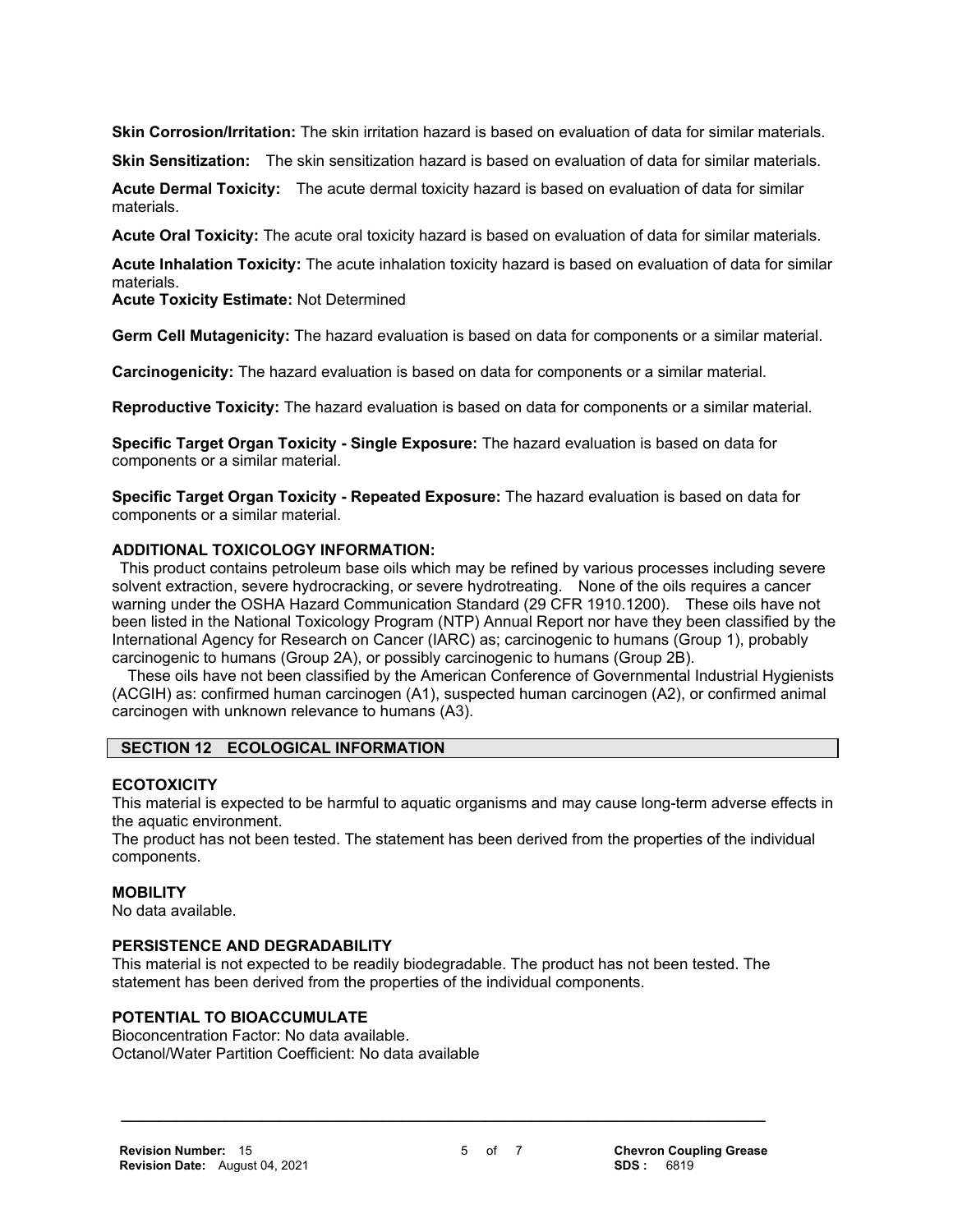#### **SECTION 13 DISPOSAL CONSIDERATIONS**

Use material for its intended purpose or recycle if possible. Oil collection services are available for used oil recycling or disposal. Place contaminated materials in containers and dispose of in a manner consistent with applicable regulations. Contact your sales representative or local environmental or health authorities for approved disposal or recycling methods.

#### **SECTION 14 TRANSPORT INFORMATION**

The description shown may not apply to all shipping situations. Consult 49CFR, or appropriate Dangerous Goods Regulations, for additional description requirements (e.g., technical name) and modespecific or quantity-specific shipping requirements.

**DOT Shipping Description:** NOT REGULATED AS HAZARDOUS MATERIAL UNDER 49 CFR

**IMO/IMDG Shipping Description:** NOT REGULATED AS DANGEROUS GOODS FOR TRANSPORT UNDER THE IMDG CODE

**ICAO/IATA Shipping Description:** NOT REGULATED AS DANGEROUS GOODS FOR TRANSPORT UNDER ICAO

**Transport in bulk according to Annex II of MARPOL 73/78 and the IBC code:** Not applicable

#### **SECTION 15 REGULATORY INFORMATION**

#### **EPCRA 311/312 CATEGORIES:** Not applicable

#### **REGULATORY LISTS SEARCHED:**

| 01-1=IARC Group 1    | 05=MA RTK       |
|----------------------|-----------------|
| 01-2A=IARC Group 2A  | 06=NJ RTK       |
| 01-2B=IARC Group 2B  | 07=PA RTK       |
| 02=NTP Carcinogen    | 08-1=TSCA 5(e)  |
| 03=EPCRA 313         | 08-2=TSCA 12(b) |
| 04=CA Proposition 65 |                 |

The following components of this material are found on the regulatory lists indicated.

 Phosphorodithioic acid, mixed O,O-bis(iso-Bu and 03, 06 pentyl) esters, zinc salts

#### **CHEMICAL INVENTORIES:**

All components comply with the following chemical inventory requirements: AIIC (Australia), DSL (Canada), EINECS (European Union), IECSC (China), KECI (Korea), PICCS (Philippines), TSCA (United States).

#### **NEW JERSEY RTK CLASSIFICATION:**

Under the New Jersey Right-to-Know Act L. 1983 Chapter 315 N.J.S.A. 34:5A-1 et. seq., the product is to be identified as follows: PETROLEUM OIL (Grease)

|                      | <b>SECTION 16 OTHER INFORMATION</b> |                 |               |  |
|----------------------|-------------------------------------|-----------------|---------------|--|
| <b>NFPA RATINGS:</b> | Health: 0                           | Flammability: 1 | Reactivity: 0 |  |
|                      |                                     |                 |               |  |